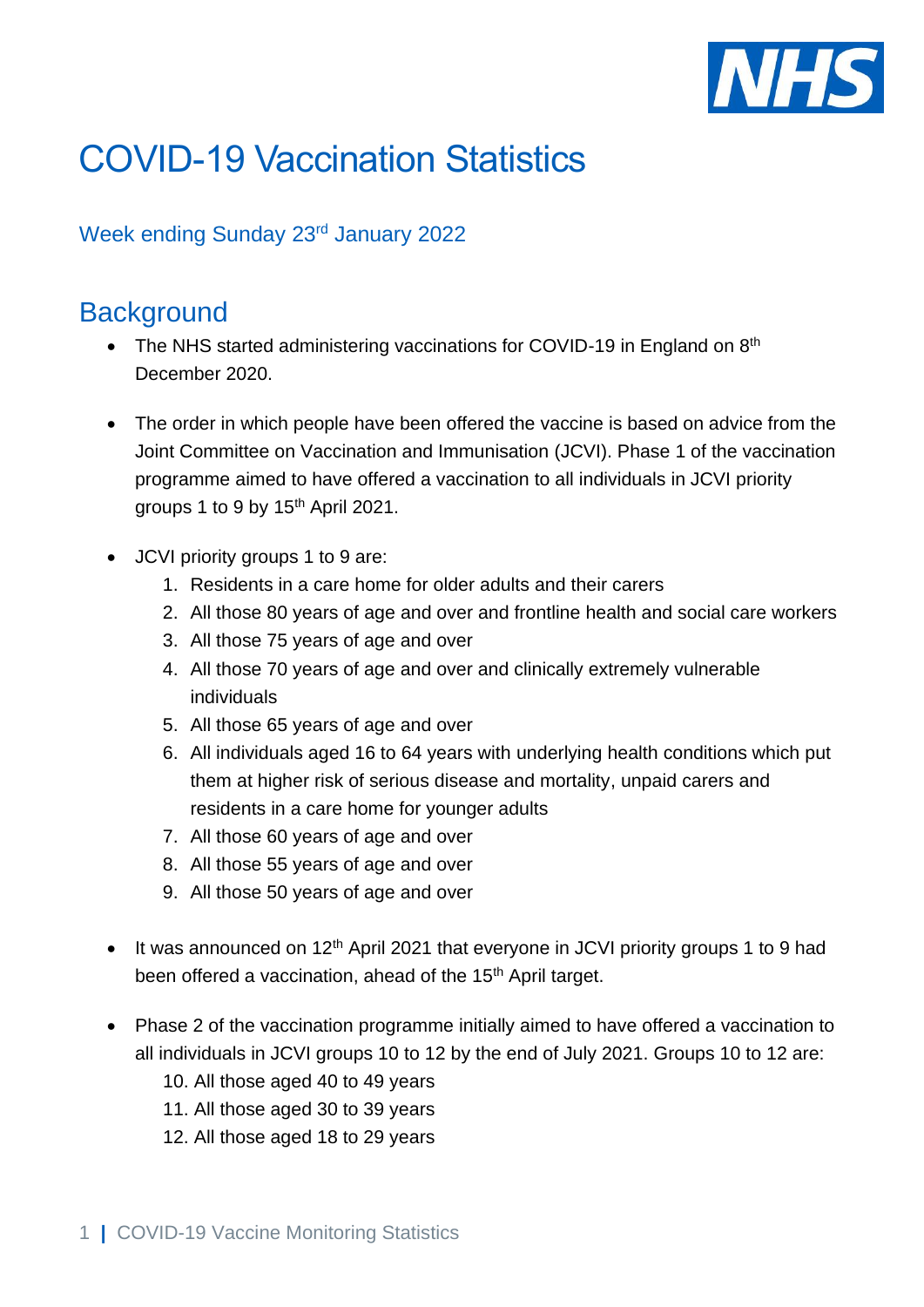- However, a new target of offering all adults a first dose, and two thirds of adults their second dose, by 19<sup>th</sup> July 2021 was set in June. It was announced that this target had been met on 18<sup>th</sup> July. In addition, second doses for anyone aged over 40 were accelerated by reducing the interval between doses from 12 weeks to 8 weeks, so that all over 40s who received a first dose by mid-May were offered their second dose by 19<sup>th</sup> July.
- Phase 2 started on 13<sup>th</sup> April 2021 when vaccinations were offered to those aged 45 to 49. This was extended to the rest of group 10 in descending age order from 26<sup>th</sup> April, with everyone aged 40 and over invited to book a vaccination on 30<sup>th</sup> April 2021.
- Vaccinations were opened up to JCVI group 11 on 13<sup>th</sup> May, when those aged 38 and 39 were invited to book a vaccination. This was extended to the rest of group 11 in descending age order throughout May, with everyone aged 30 and over able to book a vaccination from 26<sup>th</sup> May 2021.
- Vaccinations for JCVI group 12 began in June, with individuals aged 25 to 29 invited to book from 8th June 2021. This was then extended to the rest of group 12 in descending age order, with everyone aged 18 and over able to book a vaccination from  $18<sup>th</sup>$  June 2021.
- Prior to August 2021 individuals aged under 18 will have been vaccinated either because they fall into one of the JCVI priority cohorts (i.e. they are 16+ and have either been identified as at risk or a carer, are clinically extremely vulnerable, or are a health or social care worker), or based on JCVI advice that children under 16 at very high risk of exposure and serious outcomes, such as those with severe neurodisabilities that require residential care, should be offered vaccination. From August 2021 all individuals aged 16-17, individuals aged 12 and over with specific underlying health conditions that put them at serious risk of COVID-19, and individuals aged 12 and over who are household contacts of an immunosuppressed individual, were also eligible to receive a vaccination. From 20<sup>th</sup> September 2021 vaccinations started to be rolled out to all 12-15 year olds following the government accepting the UK Chief Medical Officers' recommendation to extend the vaccine offer to everyone in this age group.
- In August 2021 JCVI recommended a third primary dose of vaccination for individuals aged 12 and over who were severely immunosuppressed when, or shortly after, they received their first or second dose. This differs from booster doses, which were recommended by JCVI in September 2021 for adults who received a primary course of COVID-19 in Phase 1 of the vaccination programme (those in priority groups 1 to 9) and received their  $2^{nd}$  dose at least 6 months ago.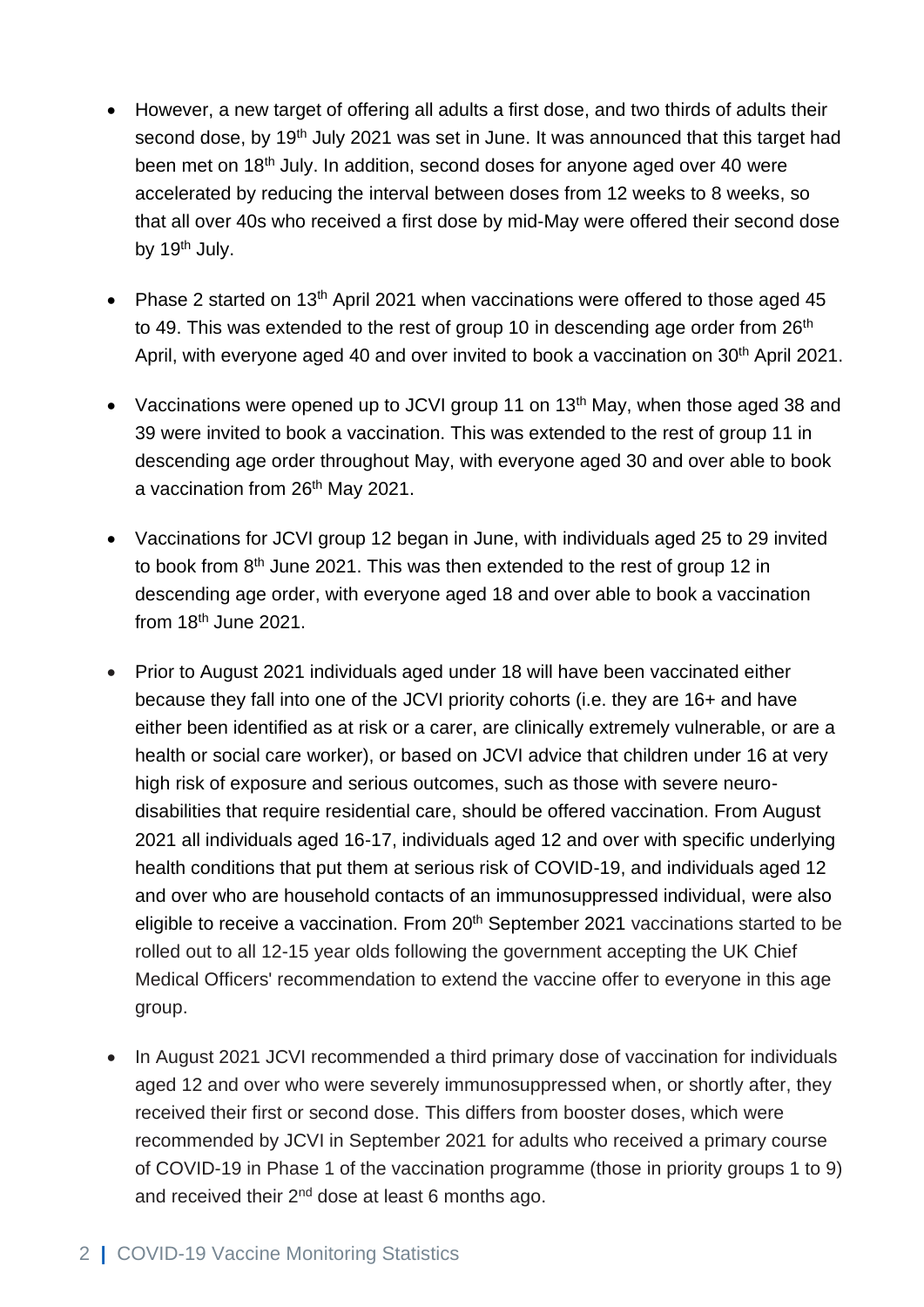- From  $22<sup>nd</sup>$  November 2021, individuals aged 40-49 who received their  $2<sup>nd</sup>$  dose at least 6 months were also eligible for a booster dose. The minimum gap between individuals having a 2nd dose and having a booster dose then changed from 6 months to 3 months on 8<sup>th</sup> December 2021. The booster rollout was extended to 30-39 year olds on 13<sup>th</sup> December 2021 and to 18-29 year olds on 15<sup>th</sup> December 2021, for individuals who had a  $2<sup>nd</sup>$  dose at least 3 months ago. From  $17<sup>th</sup>$  January 2022, 16 and 17 years who had a  $2^{nd}$  dose at least 3 months ago also became eligible for a booster dose.
- The Scientific Advisory Group for Emergencies (SAGE) Social Care Working Group has advised that at least 80% of staff and 90% of residents in older adult care homes should have had a first vaccination dose to provide a minimum level of protection against outbreaks of COVID-19.

### Weekly Vaccination Activity

- In the week ending 23<sup>rd</sup> January 2022 an additional 99,980 first dose vaccinations for COVID-19 were reported in England. This took the total number of people vaccinated with at least one dose as of 23rd January 2022 to 43,421,922.
- A higher number of additional second dose vaccinations were reported in the same time period (186,592). This took the total number of people vaccinated with at least two doses as of 23rd January 2022 to 40,182,097.
- Boosters and 3rd doses accounted for the majority of vaccination activity in the week ending 23<sup>rd</sup> January 2022, with an additional 350,442 booster/3<sup>rd</sup> doses reported. This takes the number of people who have received a booster or 3rd dose as of 23rd January 2022 to 30,790,925.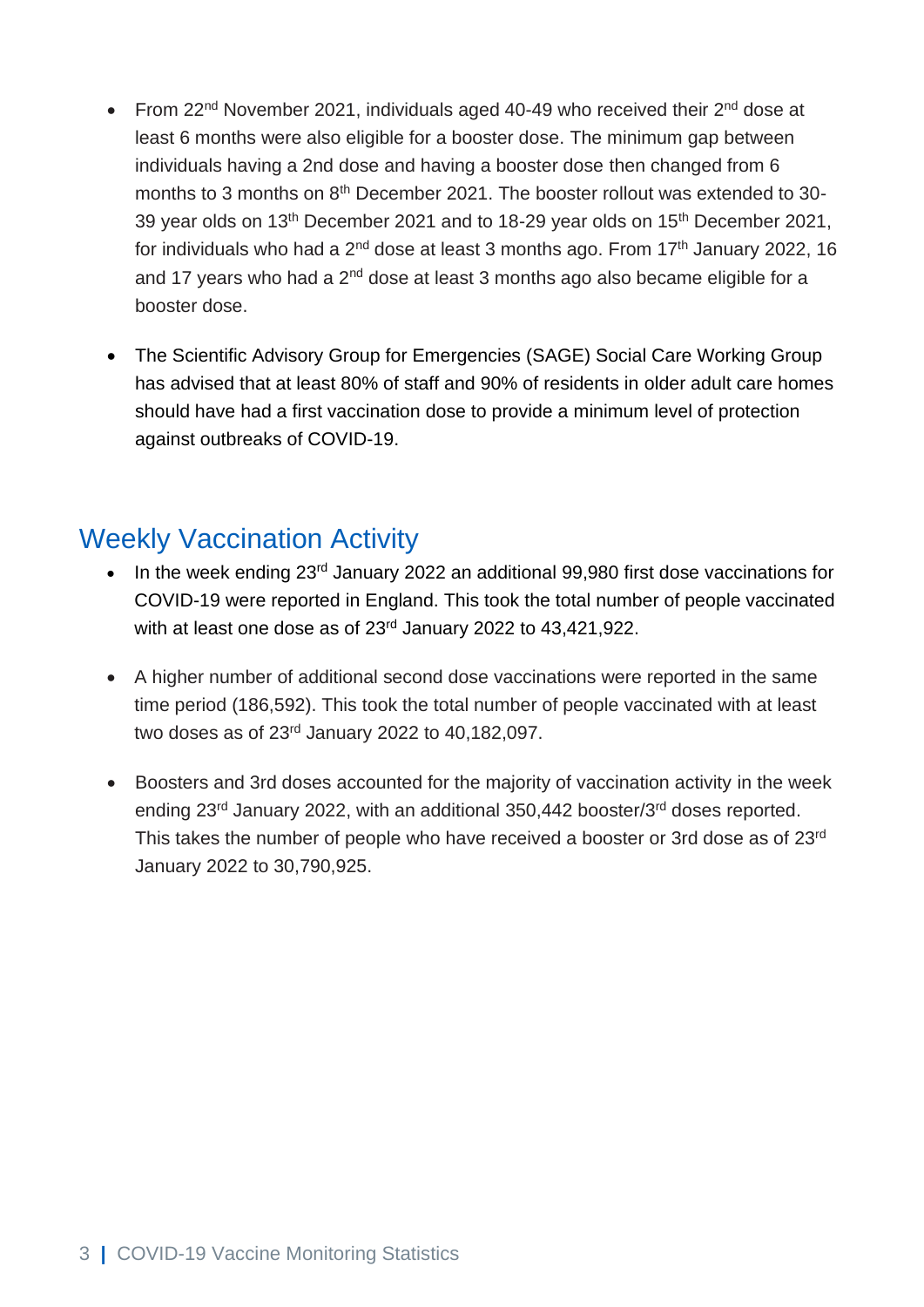



- Vaccinations administered to individuals aged under 18 accounted for around 4 in 10 of first dose vaccinations reported in the week ending 23<sup>rd</sup> January 2022. More than half of individuals aged 12-15 (1,526,688, 57.0%) and nearly three quarters of individuals aged 16-17 (909,986, 73.3%) have now received a first dose.
- Individuals aged under 25 accounted for more than three quarters of second dose vaccinations reported in the week ending 23rd January 2022, the majority of which were individuals aged under 18. More than 7 in 10 of 18-24 year olds have now received at least two doses (3,366,257, 71.5%).
- Individuals aged 18-49 accounted for around 8 in 10 of booster/3rd dose vaccinations reported in the week ending 23<sup>rd</sup> January 2022, with more than 5 in 10 of individuals aged 18-49 having now received a booster or 3<sup>rd</sup> dose (12,038,748, 52.0%).

# Overall Vaccination Activity

- As of 23<sup>rd</sup> January 2022, around 9 in 10 individuals aged 12 and over have been vaccinated with at least one dose (43,324,948, 89.6%).
- Almost 9 in 10 individuals aged 18 and over have been vaccinated with at least two doses (39,182,970, 88.1%) 1 .

 $12<sup>nd</sup>$  doses are not currently reported for the 12-15 and 16-17 age groups.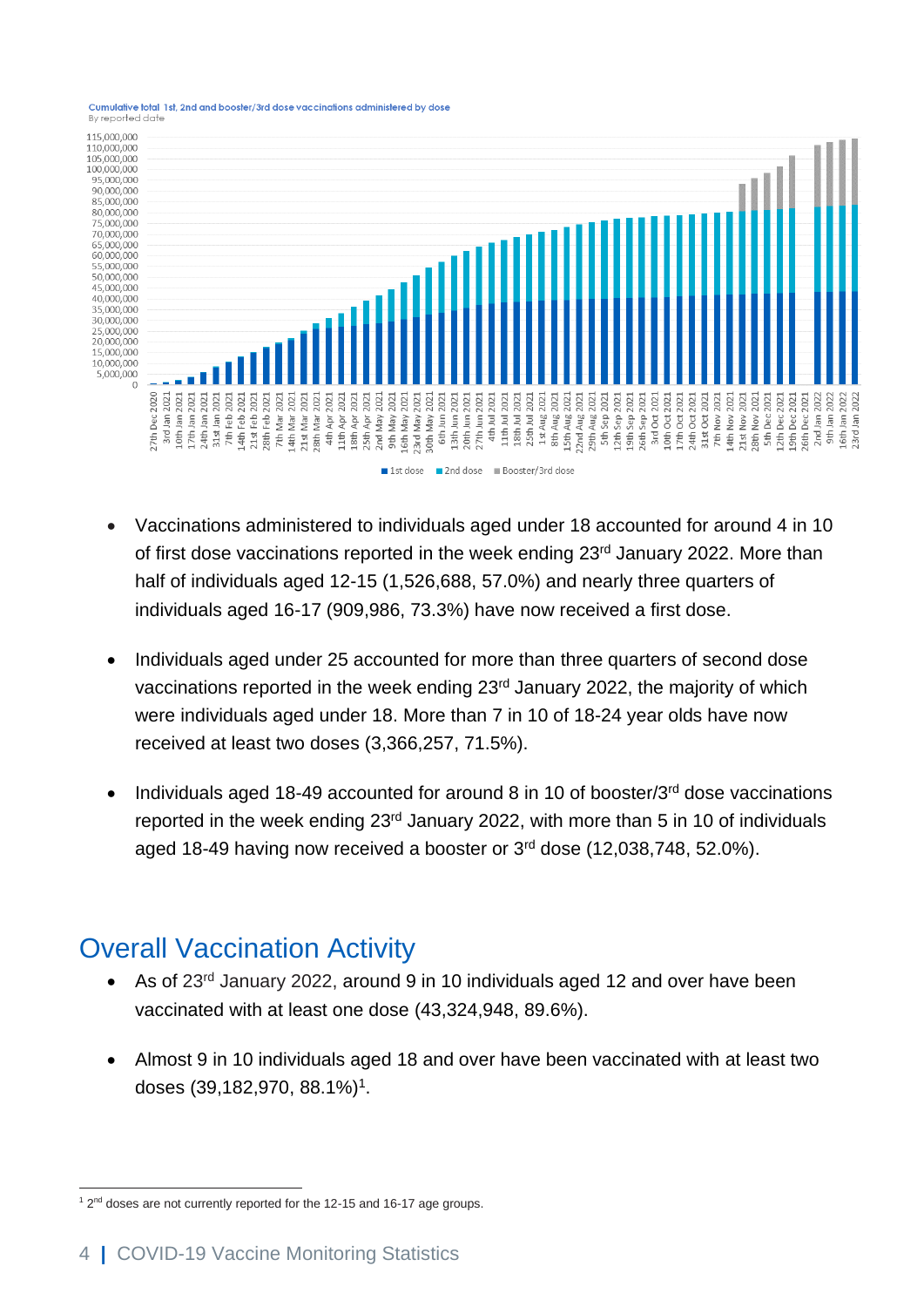• Approximately 7 in 10 individuals aged 18 and over have received a booster or  $3<sup>rd</sup>$ dose (30,719,987, 69.1%)<sup>2</sup> .



Proportion of the population who have received a 1st dose, 2nd dose, and booster/3rd dose by age group<br>As of 23rd January 2022

• Vaccination uptake varies by region, with the South West having the highest uptake rates for each dose and London having the lowest uptake rates for each dose.



<sup>&</sup>lt;sup>2</sup> Booster/3<sup>rd</sup> doses are not currently reported for the 12-15 and 16-17 age groups.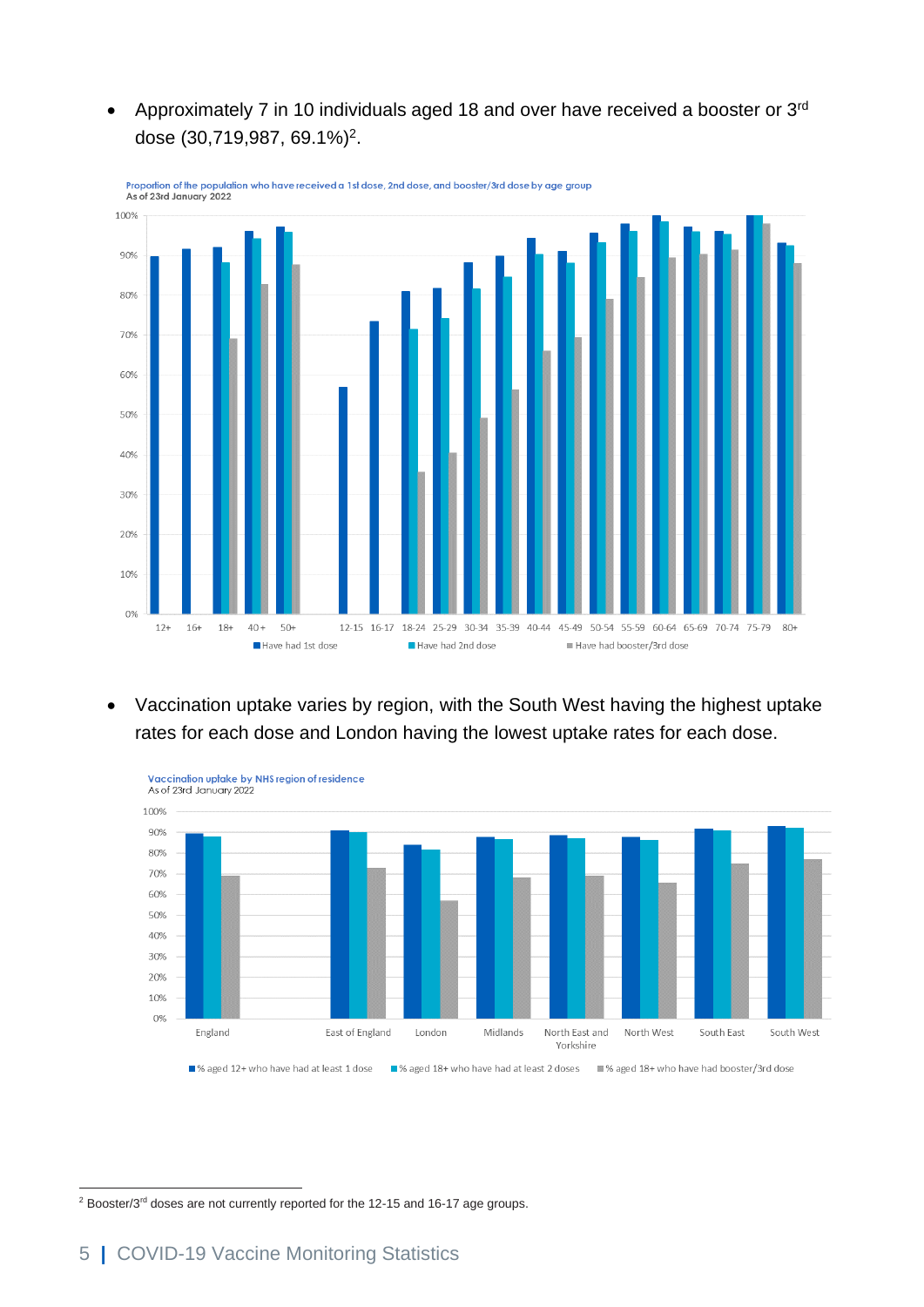• Although there are variations by age group, overall a higher proportion of females aged 12 and over than males aged 12 and over have been vaccinated with at least one dose since the vaccination programme began (90.5% of females compared with 87.8% of males).



• Overall, more than 9 in 10 individuals aged 18 and over who have received at least one dose have also received a second dose (95.8%). This proportion is slightly higher for females than males (96.3% compared with 95.7%). Almost 8 in 10 individuals aged 18 and over who have received a second dose have also received a booster/3rd dose (78.4%). Again, this proportion is higher for females than males (79.7% compared with 77.3%).

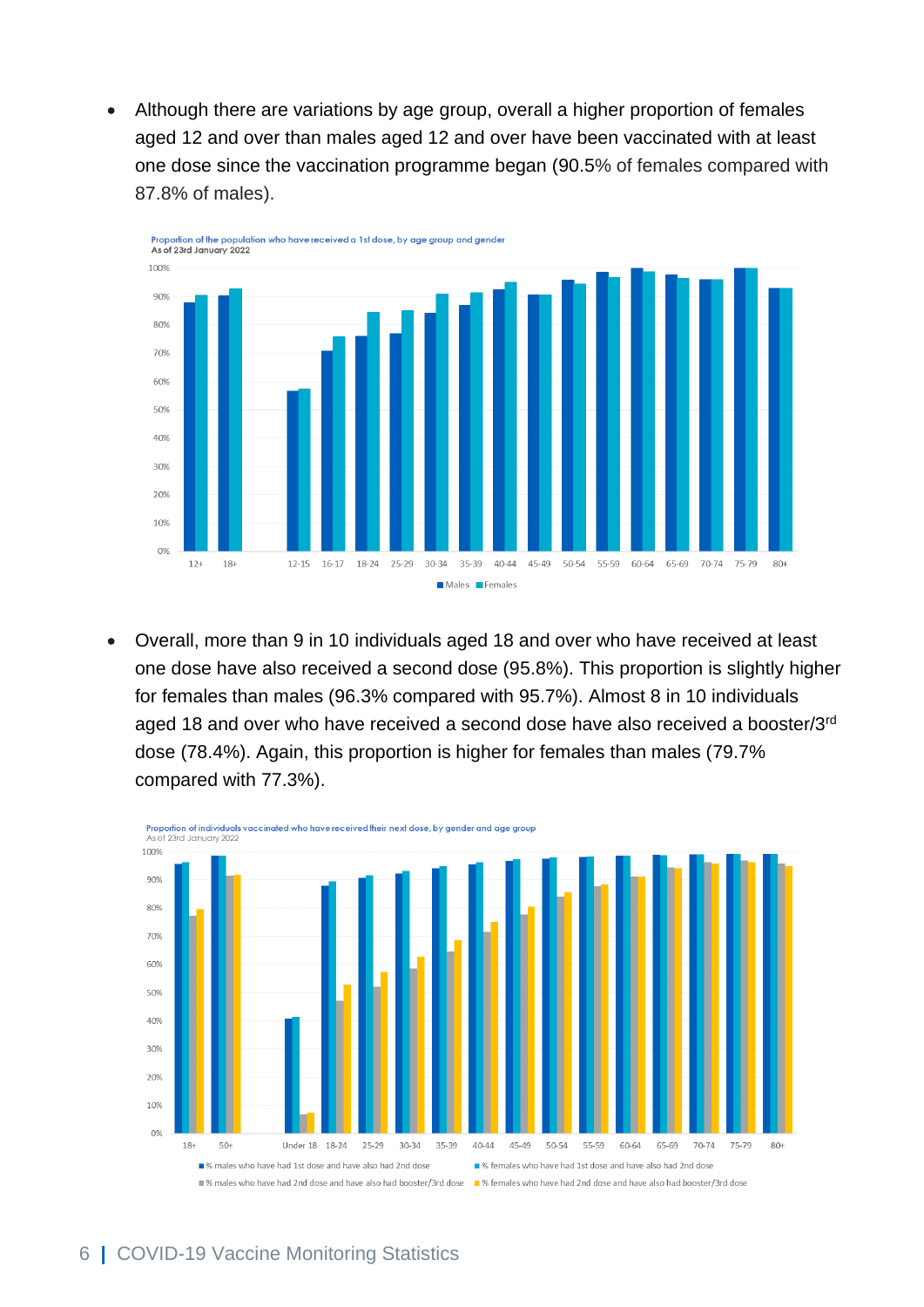# Vaccination Activity for Priority Groups

- The number of residents of older adult care homes reported to have been vaccinated with at least one dose was 303,392 on 23<sup>rd</sup> January 2022 (96.7% of all residents<sup>3</sup>), with 301,080 (95.9% of all residents<sup>4</sup>) reported to have been vaccinated with a second dose and 276,945 (88.2% of all residents<sup>5</sup>) reported to have received a booster dose<sup>6</sup>.
- More than 8 in 10 older adult care homes meet the first dose vaccination target of 90% of residents and 80% of staff advised by SAGE (87.3%).
- More than 9 in 10 staff in older adult care homes are reported to have been vaccinated with at least one dose  $(440,873, 95.8\%)$  and more than 9 in 10 are reported to have been vaccinated with a second dose (437,116, 95.0%<sup>4</sup> ). Just under half of staff (223,396, 48.6% $5$ ) are reported to have received a booster dose $6$ .
- Vaccination rates are slightly lower for social care staff in younger adult care homes and domiciliary care providers with just under 9 in 10 reported to have been vaccinated with at least one dose (435,935, 88.9%<sup>7</sup> ), more than 8 in 10 reported to have been vaccinated with a second dose  $(412, 102, 84.0\%)$ , and just under 4 in 10 reported to have received a booster dose (186,599, 38.1%<sup>9</sup>).
- More than 9 in 10 NHS Trust health care workers in the NHS Electronic Staff Record have received at least one dose (1,444,680, 94.9%), more than 9 in 10 have received at least 2 doses (1,397,977, 91.8%), and more than three quarters have received a booster/3<sup>rd</sup> dose (1,168,413, 76.8%)<sup>10</sup>.

<sup>&</sup>lt;sup>3</sup> Based on data provided by 99.5% of care homes

<sup>4</sup> Based on data provided by 99.5% of care homes

<sup>5</sup> Based on data provided by 99.1% of care homes

 $^6$  This figure may include a small number of 3<sup>rd</sup> primary dose vaccinations misreported as boosters due to Capacity Tracker lacking a response for third doses

<sup>7</sup> Based on data provided by 97.5% of providers/local authorities

<sup>8</sup> Based on data provided by 96.1% of providers/local authorities

<sup>&</sup>lt;sup>9</sup> Based on data provided by 93.4% of providers/local authorities

 $10$  Figures for NHS Trust health care workers include  $3<sup>rd</sup>$  primary doses as well as booster doses, whereas figures for social care staff are for booster doses only (which may include a small number of  $3<sup>rd</sup>$  doses, see footnote 6)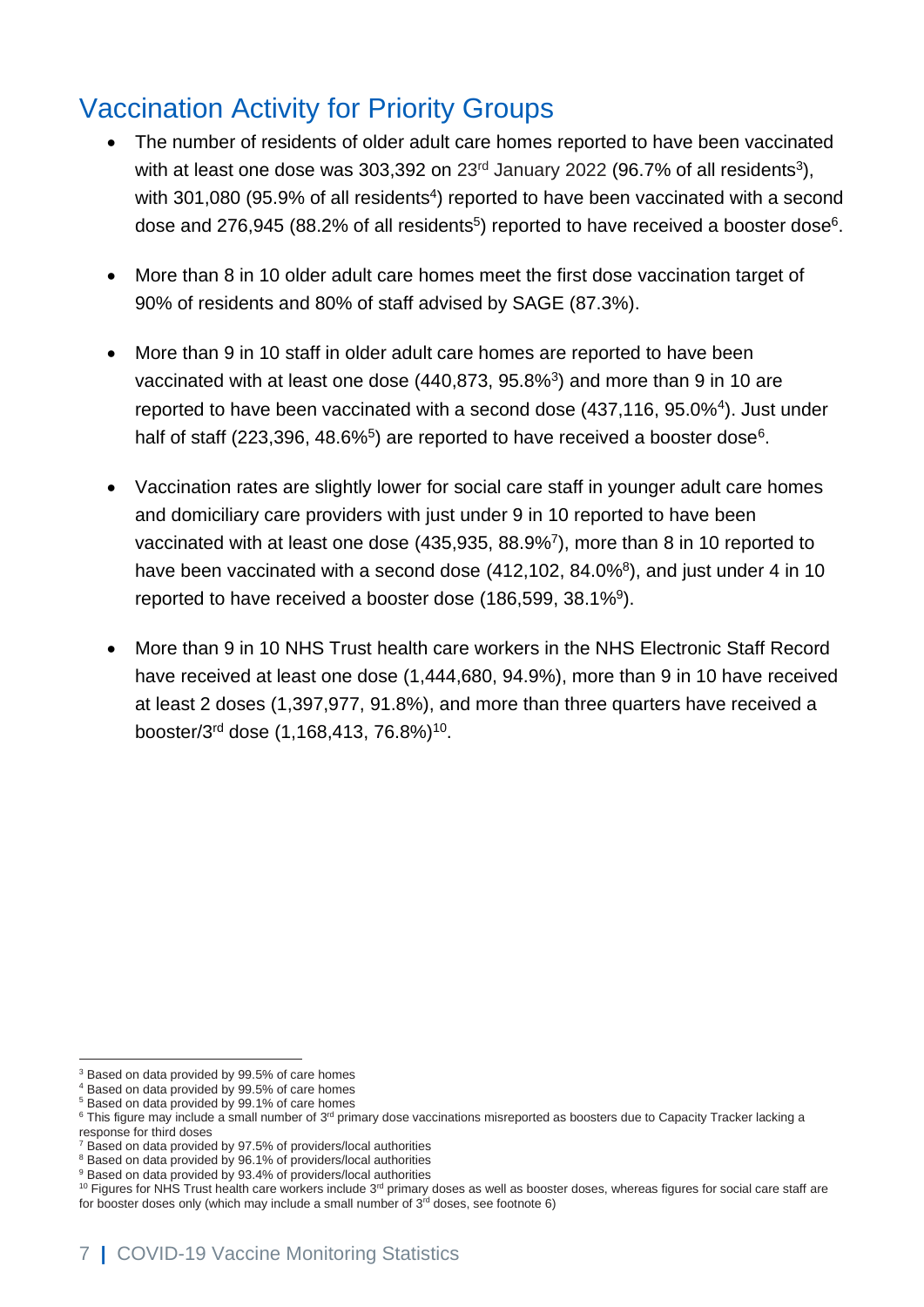

- As of 23rd January 2022, 2,142,326 (95.1%) of the clinically extremely vulnerable (CEV) population aged 18 and over have been vaccinated with at least one dose. This includes all CEV individuals, even if they were vaccinated as part of a higher priority cohort. More than 9 in 10 have also received a second dose (2,111,689, 93.7%) and more than 8 in 10 (1,899,334, 84.3%) have now received a booster or  $3<sup>rd</sup>$  dose.
- Almost 9 in 10 individuals aged 16 to 64 identified as being in an at-risk group or an unpaid carer have been vaccinated with at least one dose as of 23rd January 2022 (7,538,520, 87.9%). This includes individuals who may have been vaccinated as part of a higher priority cohort but does not include residents of younger adult care homes. Of those vaccinated, more than 9 in 10 (7,268,792) have also received a second dose (84.7% of all individuals aged 16 to 64 identified as at risk or an unpaid carer). Furthermore, 5,850,463 of individuals at-risk or an unpaid carer (68.2%) have received a booster or 3<sup>rd</sup> dose.

### Data

• All data presented in this report has been collected through the National Immunisation Management System (NIMS) unless otherwise specified. This data system draws on various local point of care immunisation data systems in near real time, such as those used in hospitals and GP practices. It is the System of Record for the COVID-19 vaccination programme. NIMS data used in this release has been developed with Public Health England.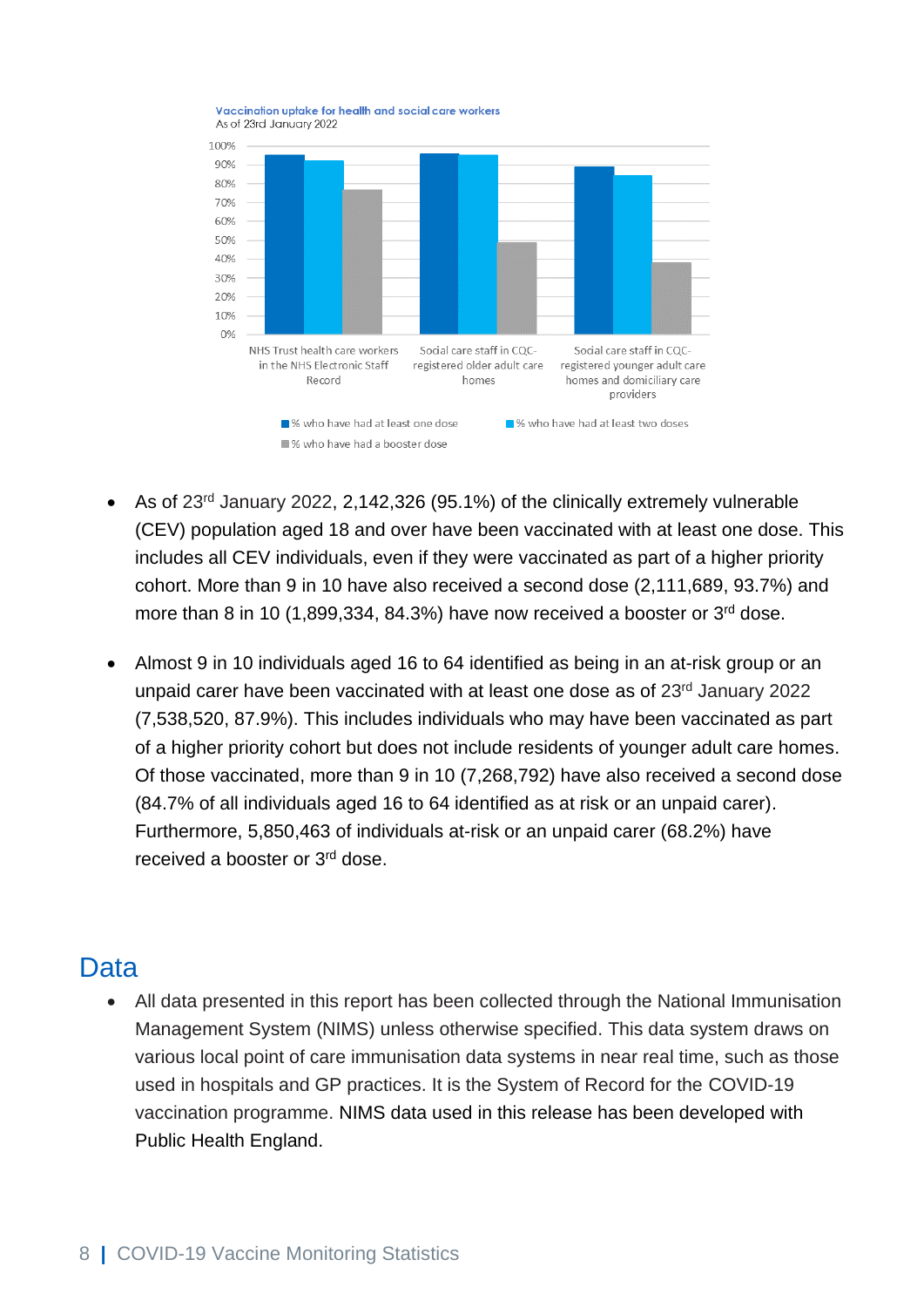- Figures used in this report are as held in the NIMS database as of  $25<sup>th</sup>$  January 2022 for vaccinations administered up to 23 $^{\text{rd}}$  January 2022 unless otherwise stated. At 5<sup>th</sup> January 2022, 91.2% of vaccinations recorded in the NIMS database were reported within 1 day of being administered and 97.1% of vaccinations were reported within 7 days. Therefore, not all vaccinations administered up to 23<sup>rd</sup> January 2022 will be covered in this report. Figures may be updated in future weeks as further information flows from local point of care systems.
- Two different sources of population estimates are used as denominators for approximate vaccine uptake percentages in this publication, with the best available source for each breakdown provided as management information. Office for National Statistics 2020 mid-year population estimates are the most recent Official Statistics on population size, and the best publicly available population estimates. As these estimates are based on the 2011 Census, they are subject to a degree of uncertainty and do not reflect changes to the population since 2020. The estimates are used as denominators for national, regional, Integrated Care System (ICS) / Sustainability Transformation Partnership (STP) and Clinical Commissioning Group (CCG) geographies only as they are less robust at smaller areas. They are also used as denominators for age and gender breakdowns.
- NIMS denominators are the numbers of individuals registered with the NHS who are currently alive in the resident population. Unlike the ONS denominators which are fixed, the NIMS denominators are updated in each weekly publication, to reflect changes to the current resident population. They are used to facilitate management of the vaccination programme at more granular levels and are provided for Lower Tier Local Authority (LTLA), Middle Layer Super Output Area (MSOA), and Constituency geographies. Overall they likely overestimate the population and so underestimate vaccine uptake percentages, as death registration data is subject to a reporting lag and there are also concerns about people who are no longer resident in England still being counted in NIMS, the NIMS denominators are likely to provide an overestimate of the population. Coverage can therefore be viewed as being 'at least' the figures calculated using the NIMS denominators.
- Data on vaccinations of residents of older adult care homes and social care workers, and of care homes visited have been provided by the Department of Health and Social Care and are as held in the Capacity Tracker on 23<sup>rd</sup> January 2022 11:59pm.
- From 14<sup>th</sup> October 2021 age reported in the weekly publications is age as at 31<sup>st</sup> August 2021. Prior to 14<sup>th</sup> October 2021 age figures were based on age as at 31<sup>st</sup> March 2021, which was the basis on which individuals were invited for vaccination at